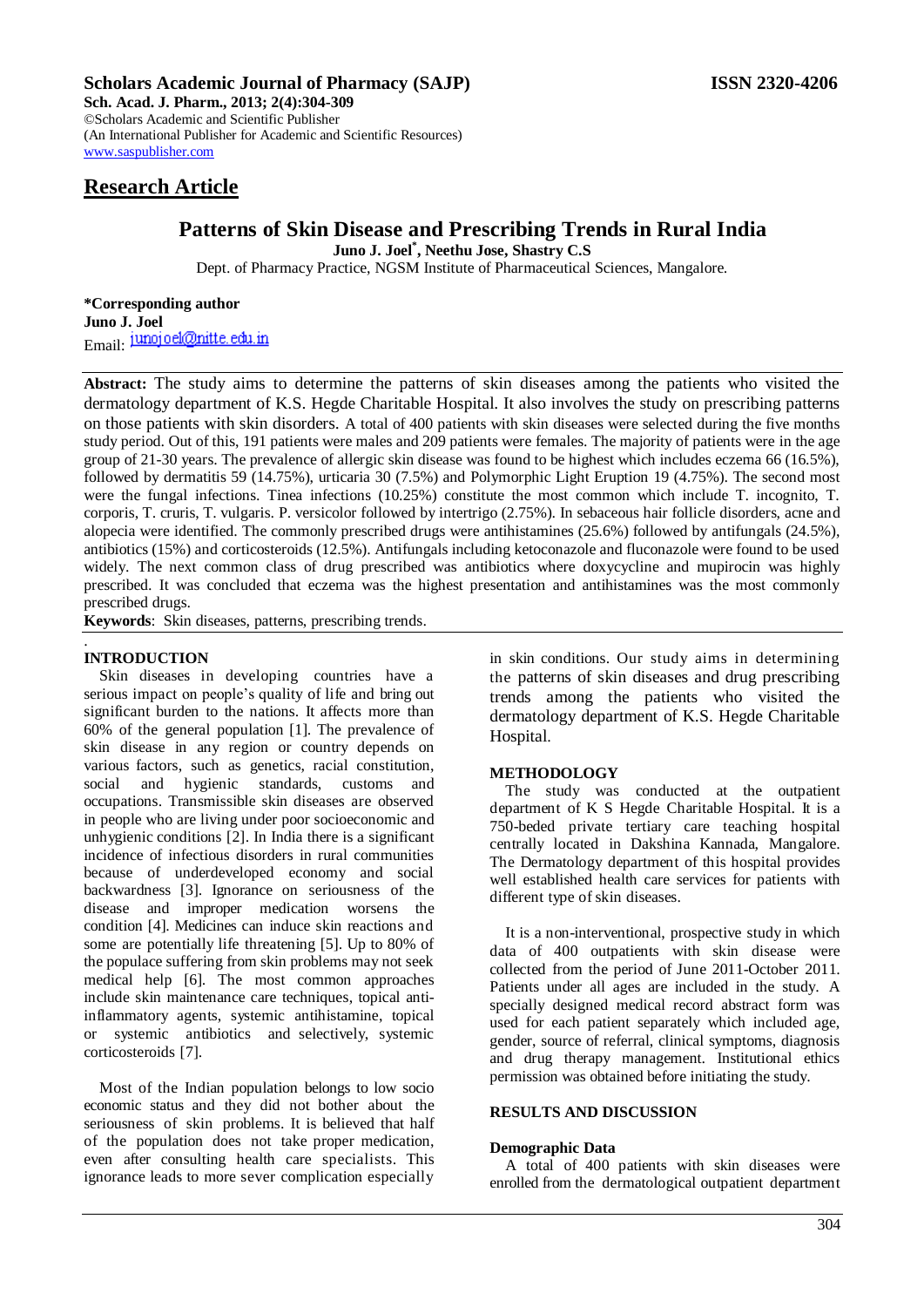during the study period of five months. Out of this, 191 patients were males and 209 patients were females (Table.1). It shows that there was a slight preponderance in females (52%) with males (48%). The majority of patients were in the age group of 21-30 years. This indicates that in general, adult group were more prone to skin disease as they may be exposed more to the allergic substances. The subjects were categorized depends on their age group with gender distribution. It was noted that in age groups of  $31-40$ ,  $51-60$  and  $61-70$  the females were mostly affected. The majority of the male patients were in the age group of 11-20 (24.08%) and the majority of female patients were in the age group of 21-30 years (21.05%) The detailed information is given in the Table 1.

## **Table 1: Gender And Age Wise Distribution of Patients**

|                  | <b>Male</b> | Female        |
|------------------|-------------|---------------|
| <b>Age Group</b> |             |               |
|                  | $(n=191)$   | $(n=209)$     |
| $0 - 10$         | 17 (8.90)   | 20<br>(9.57)  |
| 11-20            | 46 (24.08)  | 33<br>(15.78) |
| 21-30            | 41 (21.47)  | 44<br>(21.05) |
| $31 - 40$        | 37 (19.37)  | 43<br>(20.57) |
| 41-50            | 29 (15.18)  | 28<br>(13.39) |
| 51-60            | 13 (6.8)    | 18<br>(8.61)  |
| 61-70            | 7<br>(3.66) | 17<br>(8.13)  |
| 71-80            | 1<br>(0.52) | 3(1.44)       |
| 81-90            |             | 3<br>(1.44)   |

# **Co Morbidities**

In this study, 95% of the patient had no co morbidities and the remaining 5% reported with co morbidities which includes diabetes and hypertension. In diabetes, there is a suppression of the cell mediated immunity which may leads to infectious lesions. In our study, tinea infections were observed in diabetic patients.

# **Past Medical History**

While considering previous medical history, 90% of the patients did not have any previous skin related disorders. The remaining few patients had some related disorders where, 3% of patients had atopy. In this study, eczema was commonly found in patients who had atopy previously. A study conducted by Scaria S et al., also found that 56.7% patients reported to have eczema had a clear family history of atopy [8]. The details are mentioned in Table 2.

# **Table 2: Previous Medical History**

| <b>History</b>   | No. of         | Percentage       |
|------------------|----------------|------------------|
|                  | patients       |                  |
| Atopy            | 12             | 3.0              |
| Photosensitivity | $\overline{4}$ | 1.0              |
| Psoriasis        | $\overline{2}$ | $\overline{0.5}$ |
| Vulgaris         |                |                  |
| Itching          | $\overline{3}$ | 0.8              |
| Allergic to dust | $\overline{2}$ | 0.5              |
| Angioedma        | $\overline{1}$ | 0.2              |
| Acid peptic      | $\overline{1}$ | $\overline{0.2}$ |
| disease          |                |                  |
| Atopic           | $\overline{1}$ | $\overline{0.2}$ |
| Dermatitis       |                |                  |
| Allergic to      | $\mathbf{1}$   | 0.2              |
| sulpha drugs     |                |                  |
| Acute or         | 1              | 0.2              |
| chronic          |                |                  |
| alcoholic liver  |                |                  |
| disease          |                |                  |
| <b>Bronchial</b> | $\mathbf{1}$   | 0.2              |
| Asthma           |                |                  |
| Chronic kidney   | $\overline{1}$ | 0.2              |
| disease          |                |                  |
| Hansens          | $\mathbf{1}$   | 0.2              |
| disease          |                |                  |
| Keloid           | $\mathbf{1}$   | $\overline{0.2}$ |
| Swelling of lips | 1              | 0.2              |
| Tinea corporis   | $\mathbf 1$    | 0.2              |
| Trauma           | $\overline{1}$ | $\overline{0.2}$ |
| White lesion     | $\overline{1}$ | 0.2              |
| Xerosis          | $\overline{1}$ | 0.2              |
| No History       | 363            | 90.8             |
| Total            | 400            | 100              |

# **Type of Skin Diseases**

Among the study population, allergic skin diseases was found to be the highest which includes eczema 66 (16.5%), followed by dermatitis 59 (14.75%), urticaria 30 (7.5%) and Polymorphic Light Eruption (PLE) 19 (4.75%). In this study, we observed fungal infections, as the second most common disease. In that, Tinea infections (10.25%) constitute the most common fungal infections which include T.incognito, T. corporis, T.cruris, T.vulgaris. P.versicolor (6%) followed by intertrigo (2.75%). In sebaceous hair follicle disorders, acne seems to be 5.5% in 22 patients and 1.75% alopecia in 7 patients. In parasitic infection, scabies (5.75%) was also reported. Papulosquamous disorders like psoriasis accounts for 20 patients (5%) were also found. Similar findings were obtained from the study conducted in Mediterranean island and their report tells that psoriasis was the leading cause of dermatological consultation in account of papulo-squamous disease [9]. Folliculits, pigmentory disorder like vitiligo, and other skin disorders like keloid and xerosis were also reported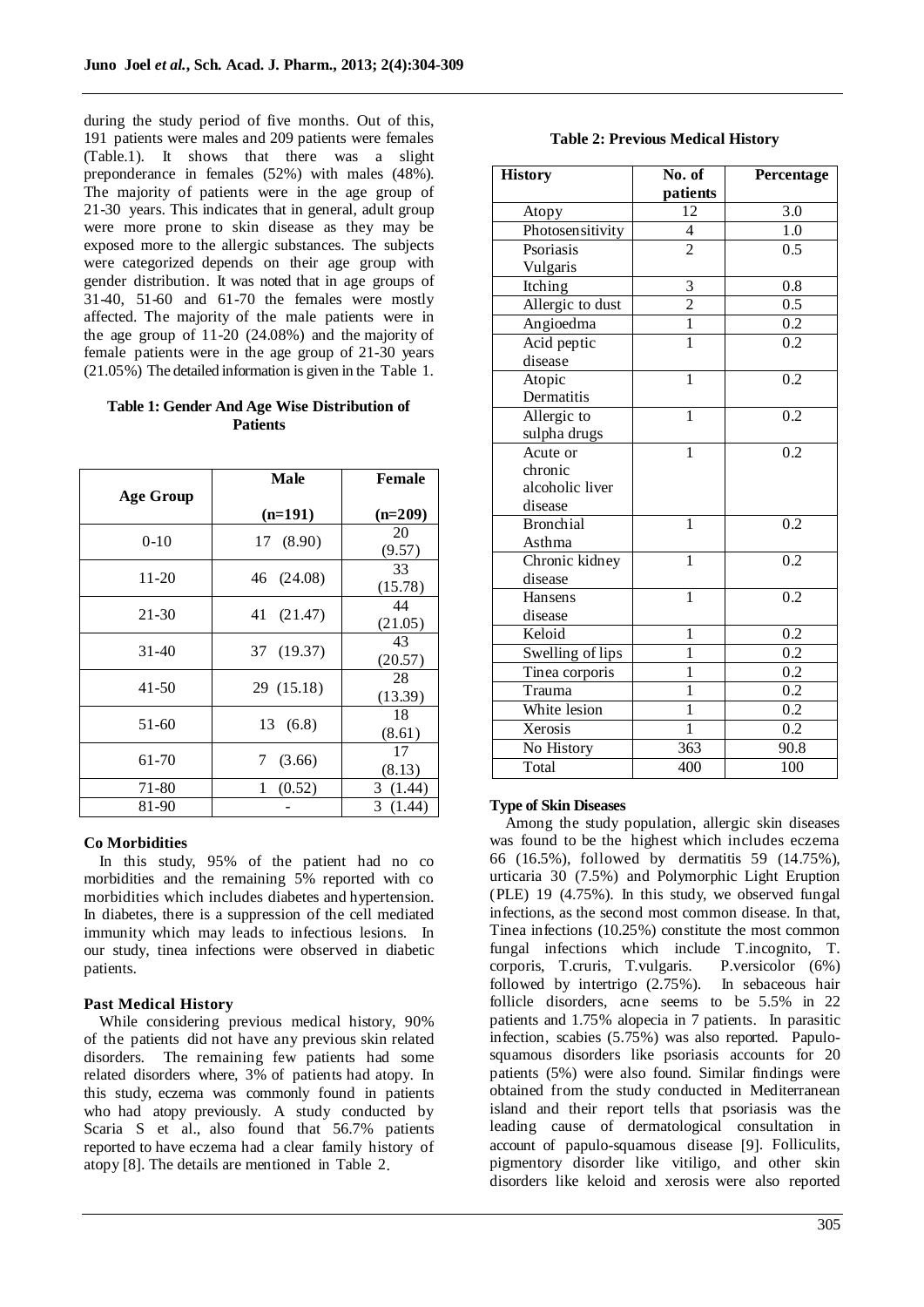in this study. The overall presentation of allergic skin disorders was found to be 45% and the infectious disease was 28.5%. This may be due to overcrowding, poor hygiene, and easiness of exposure to contagions. Further information's are elaborated in Table 3.

| <b>Disease</b>        | No. of<br>patients<br>$(n=400)$ | Percentage<br>(%) |
|-----------------------|---------------------------------|-------------------|
| Acne vulgaris         | 22                              | 5.5               |
| Alopecia              | 7                               | 1.75              |
| Dermatitis            | 59                              | 14.75             |
| Eczema                | 66                              | 16.5              |
| Folliculitis          | 15                              | 3.75              |
| Intertrigo            | 11                              | 2.75              |
| Juvenile<br>plantar   | 6                               | 1.5               |
| dermatosis<br>Keloid  | 6                               | 1.5               |
| P.versicolor          | 24                              | 6                 |
| <b>PLE</b>            | 19                              | 4.75              |
| Psoriasis<br>Vulgaris | 20                              | 5                 |

# **Table 3: Distribution of Patients According to Types of Skin Diseases**

| Urticaria      |    | 7.5   |
|----------------|----|-------|
| <b>Scabies</b> | 23 | 5.75  |
| Tinea          |    | 10.25 |
| Vitiligo       |    | 1.25  |
| Xerosis        |    | 1.25  |
| Others         |    | 10.25 |

#### **Skin Diseases- Gender Wise**

The patterns of skin diseases vary between male and female. The commonest presentation according to the gender is presented in the Table 4. In this study, eczema and dermatitis was the most common skin disorder in both male and females. Similar findings were also observed from the study conducted by Goh CL et al [10]. In sebaceous hair follicle skin disorders acne (6.81%) was higher in male patients compared to females  $(4.31\%)$ . We have observed urticaria (allergic skin disorder) mostly seen in male patients (8.90%). Fungal infections are found to be distributed almost similarly in male and female patients probably due to hot and humid climate which cause increased sweating. The rate of bacterial infections, papulo-squamous disorders, pigmentary disorders and hair disorders are higher in females, while the parasitic disease are significantly higher in males.

#### **Table 4**: **Distribution of Patients According to Gender**

| <b>Disease</b>     | $Male(n=191)$  | Percentage $(\% )$ | $Female(n=209)$ | Percentage $(\% )$ |
|--------------------|----------------|--------------------|-----------------|--------------------|
| Acne vulgaris      | 13             | 6.81               | 9               | 4.31               |
| Alopecia           | 3              | 1.57               | $\overline{4}$  | 1.91               |
| Dermatitis         | 26             | 13.61              | 33              | 15.78              |
| Eczema             | 32             | 16.75              | 34              | 16.27              |
| Folliculitis       | 3              | 1.57               | 12              | 5.74               |
| Intertrigo         | 5              | 2.62               | 6               | 2.87               |
| Juvenile plantar   | 4              | 2.09               | $\overline{2}$  | 0.96               |
| dermatosis         |                |                    |                 |                    |
| Keloid             | $\overline{c}$ | 1.05               | $\overline{4}$  | 1.91               |
| P.versicolor       | 12             | 6.28               | 12              | 5.74               |
| <b>PLE</b>         | 12             | 6.28               | 7               | 3.35               |
| Psoriasis Vulgaris | 17             | 8.90               | 13              | 6.22               |
|                    |                |                    |                 |                    |
| Urticaria          | 5              | 2.62               | 15              | 7.18               |
| <b>Scabies</b>     | 14             | 7.33               | 9               | 4.31               |
| Tinea              | 21             | 10.99              | 20              | 9.57               |
| Vitiligo           | $\overline{2}$ | 1.04               | 3               | 1.43               |
| Xerosis            |                | 0.52               | 4               | 1.91               |
| Others             | 19             | 9.95               | 22              | 10.53              |

### **Distribution of skin diseases by age groups**

The highest rate of skin disease by was observed in the age groups of 11-20, 21-30, and 31-40. Eczema and dermatitis was seen in almost all ages. Where, dermatitis was highest (27.11%) in 31-40 years age group and eczema (19.7%) in 11-20 years age group. This shows that eczema and dermatitis was more

common in the adult patients. Acne vulgaris was mostly seen in 21-30 years age group. Skin infections like tinea infections (26.8%) and bacterial infections like folliculitis (66.6%) were most prevalent in 21-30 years age group, but parasitic infections are more commonly seen in 11-20 (34.8%) years age group. Psoriasis vulgaris (30%) and the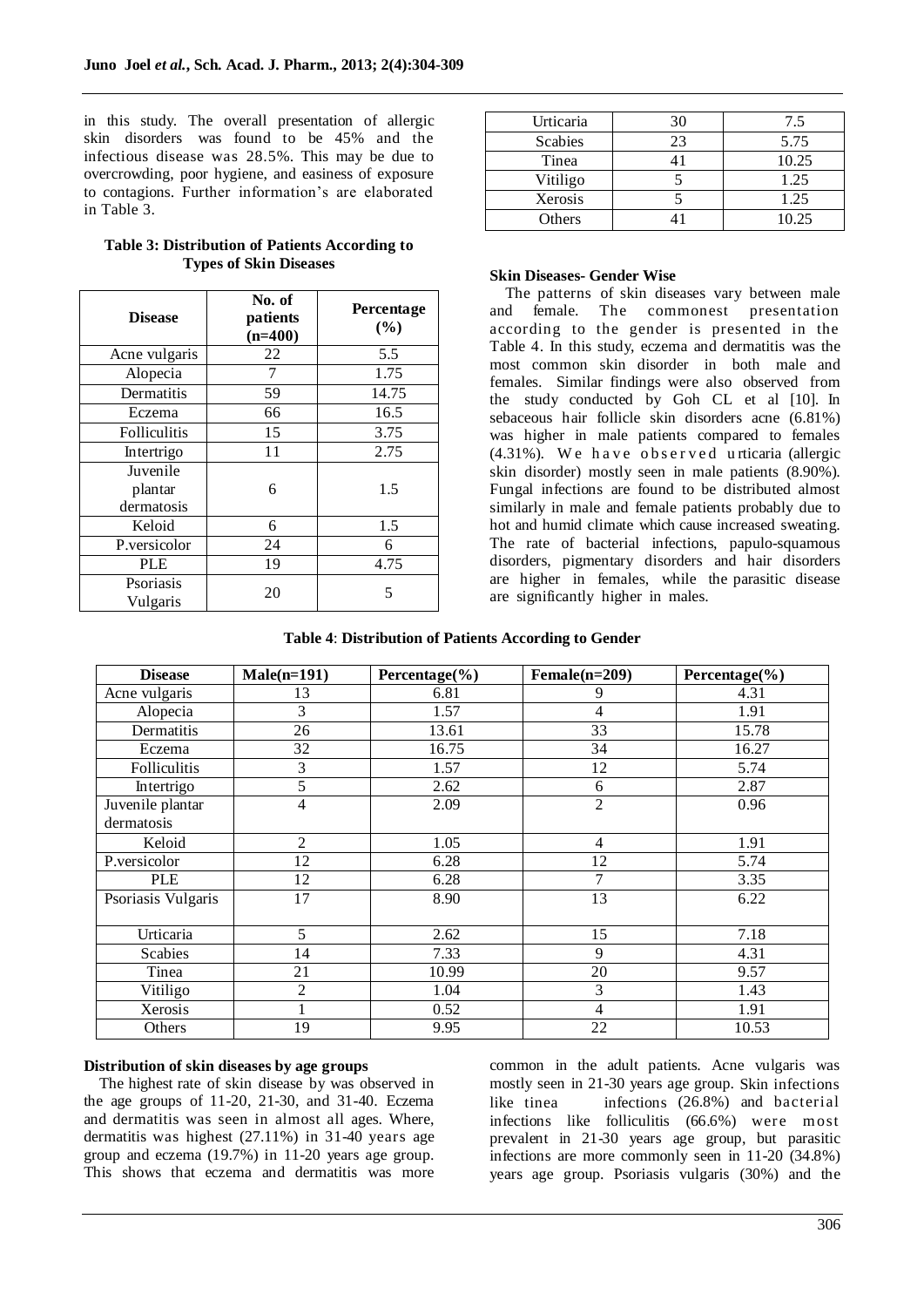pigmentary disorder like vitiligo (40%) were highest in 31-40 and 11-20 years age group respectively. A literature has indicated that psoriasis and vitiligo were considered the two dermatological disorders mostly

affecting the quality of life of the patients [11]. Table 5 demonstrates the complete distribution of skin diseases by age groups.

|                                        | Age groups               |              |                |                          |                              |                          |                          |                          |                          |
|----------------------------------------|--------------------------|--------------|----------------|--------------------------|------------------------------|--------------------------|--------------------------|--------------------------|--------------------------|
| Disease                                | $0-10$                   | $11-20$      | $21 - 30$      | $31 - 40$                | $41 - 50$                    | $51-60$                  | 61-70                    | 71-80                    | 81-90                    |
|                                        | $(n=37)$                 | $(n=79)$     | $(n=85)$       | $(n=80)$                 | $(n=57)$                     | $(n=31)$                 | $(n=24)$                 | $(n=4)$                  | $(n=3)$                  |
| Acne vulgaris<br>$(n=22)$              |                          | 9(40.9)      | 10<br>(45.45)  | 3(13.63)                 | $\overline{\phantom{0}}$     | $\overline{\phantom{a}}$ | $\overline{\phantom{a}}$ |                          | $\overline{\phantom{a}}$ |
| Alopecia $(n=7)$                       | $\overline{\phantom{a}}$ |              | 3(42.8)        | 1(14.3)                  | 3(42.8)                      | $\blacksquare$           | $\overline{\phantom{a}}$ | $\equiv$                 | $\omega$                 |
| Dermatitis $(n=59)$                    | 2(3.4)                   | 6(10.2)      | 12<br>(20.33)  | 16<br>(27.12)            | 12<br>(20.3)                 | $\tau$<br>(11.9)         | 2(3.4)                   | 1(1.7)                   | 1(1.7)                   |
| Eczema $(n=66)$                        | 6(9.1)                   | 13<br>(19.7) | 12<br>(18.18)  | 11(16.7)                 | 5(7.6)                       | (10.6)                   | 11(16.7)                 | 1(1.5)                   | $\blacksquare$           |
| Folliculitis( $n=15$ )                 | 1(6.7)                   | 1(6.7)       | 10(66.5)       | 1(6.7)                   | 1(6.7)                       | 1(6.7)                   |                          |                          | $\blacksquare$           |
| Intertrigo $(n=11)$                    | ÷,                       | 2(18.2)      | $\blacksquare$ | 2(18.2)                  | 4(36.3)                      | $\blacksquare$           | 3(27.3)                  | $\blacksquare$           | $\overline{\phantom{a}}$ |
| Juvenile plantar<br>dermatosis $(n=6)$ | 1<br>(16.7)              | 5(83.3)      | $\blacksquare$ | $\overline{\phantom{a}}$ | $\qquad \qquad \blacksquare$ | $\blacksquare$           | $\overline{\phantom{a}}$ | $\overline{\phantom{a}}$ | $\overline{\phantom{a}}$ |
| Keloid $(n=6)$                         |                          | 1(16.7)      | 1(16.7)        | 2(33.2)                  | 1(16.7)                      | $\mathcal{L}$            | 1(16.7)                  | $\bar{\phantom{a}}$      | $\overline{\phantom{a}}$ |
| P.versicolor $(n=24)$                  | 2(8.3)                   | 5(20.8)      | 5(20.8)        | 9(37.5)                  | 3(12.5)                      | $\blacksquare$           | $\blacksquare$           | $\blacksquare$           | $\equiv$                 |
| PLE $(n=19)$                           | $\mathcal{R}$<br>(15.8)  | 5(26.3)      | 3(15.8)        | 4(21)                    | 3(15.8)                      | 1(5.3)                   | $\blacksquare$           | $\overline{\phantom{a}}$ | $\blacksquare$           |
| Psoriasis vulgaris<br>$(n=20)$         |                          | 2(10)        | 2(10)          | 6(30)                    | 3(15)                        | 4(20)                    | 3(15)                    | $\overline{\phantom{a}}$ |                          |
| Urticaria $(n=30)$                     | 8<br>(26.7)              | 5(16.7)      | 3(10)          | 7(23.3)                  | 5(16.7)                      | 2(6.6)                   | $\blacksquare$           | $\overline{a}$           | $\blacksquare$           |
| Scabies $(n=23)$                       | 6(26)                    | 8(34.8)      | 3(13.04)       | 3(13.04)                 | $\qquad \qquad \blacksquare$ | 1<br>(4.34)              |                          | 1(4.34)                  | 1(4.34)                  |
| Tinea $(n=41)$                         | 3(7.5)                   | 10<br>(24.4) | 11(26.8)       | 7(17)                    | 7(17)                        | 1(2.4)                   | 2(4.9)                   | $\blacksquare$           |                          |
| Vitiligo $(n=5)$                       | ÷,                       | 2(40)        | 1(20)          | $\sim$                   | 1(20)                        | 1(20)                    | $\blacksquare$           | $\blacksquare$           | $\sim$                   |
| Xerosis $(n=5)$                        |                          |              | 1(20)          | 1(20)                    |                              | 1(20)                    |                          | 1(20)                    | 1(20)                    |
| Others $(n=41)$                        | 5<br>(12.2)              | 5(12.2)      | 8 (19.51)      | 7(17)                    | 9(21.9)                      | $\overline{4}$<br>(9.76) | 3(7.32)                  |                          |                          |

# **Table 5**: **Distribution of Skin Diseases by Age Groups**

# **Symptom Wise Distribution Of Patients**

The details of symptoms among the study population were categorized in Table 6. Majority of the patients consulted to the dermatology department with the symptom of itching (55.25%). A study from Netherlands showed a substantial proportion of patients with skin disease experience physical symptoms, with itch being reported by more than 50% of all patients [12]. Second highest symptom was found to be lesion (17.5%), followed by 2% of discolouration, 5% of skin eruption, 2.5% of hair loss and 4% of white patches were reported in this study.

### **Table 6: Symptom Wise Distribution of Patients**

| <b>Symptoms</b> | No. of<br>patients<br>$(n=400)$ | <b>Percentage</b><br>(%) |
|-----------------|---------------------------------|--------------------------|
| Discolouration  |                                 |                          |
| Itching         | 22.1                            | 55.25                    |
| Skin eruption   |                                 |                          |

| Lesion           | 70 | 17.5 |
|------------------|----|------|
| Hair loss        | 10 | 2.5  |
| Scaling of scalp |    | 2.75 |
| White patches    | 16 |      |
| Pain             |    | 0.75 |
| Others           | 22 | 5.5  |
| No symptoms      | 19 | 4.75 |

### **Affected Body Site**

It was found that skin diseases are mostly affected in the areas of legs (13.75%). Allergic skin disease like dermatitis, eczema, urticaria, juvenile plantar dermatosis and PLE were highest in arms, leg, hand, face and foot as mentioned in the Table 7. A study conducted by Richard D et al., also reported that the dermatitis was diagnosed predominantly on the fore arm and upper arm [13]. In fungal infections, mostly tinea is found to be affected in groin and P. versicolor in the neck region.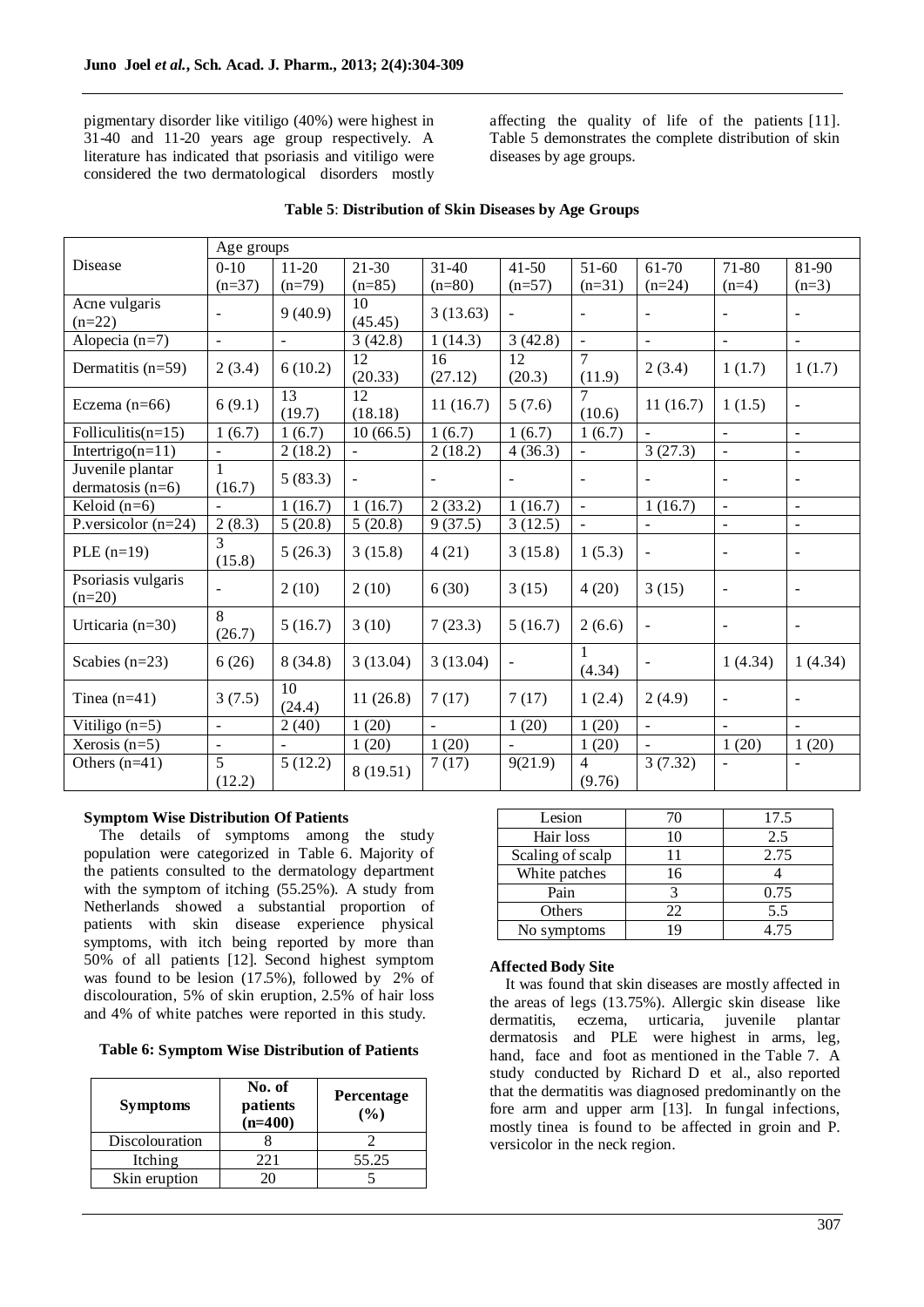| <b>Body site</b> | No. of<br>patients<br>$(n=400)$ | Percentage<br>(%) |
|------------------|---------------------------------|-------------------|
| Arm              | 30                              | 7.5               |
| Leg              | 55                              | 13.75             |
| Groin            | 35                              | 8.75              |
| Face             | 40                              | 10                |
| Chest            | 15                              | 3.75              |
| Hand             | 25                              | 6.25              |
| Foot             | 45                              | 11.25             |
| <b>Neck</b>      | 20                              | 5                 |
| Multiple<br>site | 48                              | 12                |
| Others           | 87                              | 21.75             |

**Table 7: Distribution of patients according to the affected body sites**

#### **Class of Drugs Prescribed**

The prescribing pattern on prevalence of skin disease is categorized in Table 8. On a total of 854 drugs prescribed, antihistamines (25.6%) were mostly used in this hospital followed by antifungals  $(24.5\%)$ , antibiotics  $(15\%)$  and corticosteroids  $(12.5\%)$ . The management of skin disease may depend on the duration of the diseased condition. Antihistamines, antibiotics and corticosteroids were widely used as these drugs may decrease skin inflammations, eliminate exacerbating factors and manage the itchy and dry skin. We found that the antihistamines were the most commonly prescribed drug category. The second commonly prescribed drugs were antifungals which include ketoconazole and fluconazole followed by antibiotics and corticosteroidal preparations. Antibiotics like Doxycycline and Mupirocin was found to be prescribed more and in corticosteroid preparations, topical formulations were commonly preferred during the study period.

**Table 8: Class of Drugs Prescribed**

| <b>Class of drugs</b>                     | No of<br>drugs<br>prescribe<br>d | Percentag<br>e of total<br>drugs<br>prescribed<br>$(\%)$ |
|-------------------------------------------|----------------------------------|----------------------------------------------------------|
| Anthelmintics                             | 19                               | 2.2                                                      |
| Antihistamine                             | 219                              | 25.6                                                     |
| Corticosteroid<br>S                       | 107                              | 12.5                                                     |
| Antibiotics                               | 131                              | 15.34                                                    |
| Anti-infective<br>with<br>corticosteroids | 32                               | 3.7                                                      |
| Antifungals                               | 209                              | 24.5                                                     |
| Vitamin                                   | 32                               | 3.7                                                      |
| Emollients &<br>skin<br>protectives       | 40                               | 4.7                                                      |

| Lubricants  |           |      |
|-------------|-----------|------|
| Moisturizer | ◠         |      |
| Others      |           | 5.03 |
| Total       | $n = 854$ |      |

#### **CONCLUSION**

Our study has clearly defined the different types of skin disease among the patients attended to the dermatology department of K S Hedge Charitable Hospital, Mangalore. The study reveals that the people in this region are more prone to skin disease and the incidence of skin disease among females was more. The majority of the patients fall under the adult category. We found that allergic skin disease and skin infections were more common in this location. Antihistamines, antifungals, corticosteroids and antibiotics were the most common class of drugs prescribed in this hospital. The study represents a rough estimate of the incidence of skin disease in this location. It is clearly understood that the prevalence of skin diseases is more in this rural population. This may be due to joint family, nature of occupation and living in unhygienic environments. Public awareness regarding personal hygiene and healthy living is necessary to reduce the burden of skin diseases and for improved quality of life in people especially in rural areas and developing nations.

## **ACKNOWLEDGEMENT**

The authors thank all the health care professionals in the Department of Dermatology, Justice K.S Hegde Charitable Hospital, Mangalore for their guidance and support in conducting the study.

#### **REFERENCES**

- 1. Kocinaj A, Kocinaj D, Berisha M; Skin disease among preschool children. J. Bacteriol. Res. 2009; 1(2): 25-29.
- 2. Al-saeed WY, Al-Dawood KM, Bukhari IA, Bahnassy A; Risk factors and co morbidity of skin disorders among female school children in eastern Saudi Arabia. Invest Clin. 2007; 48(2): 199-212.
- 3. Dayal SG, Gupta GD; A cross section of skin diseases in Bundelkhand region, UP. Ind. J. Derm. Ven. Leprol. 1972; 43: 258-261.
- 4. WHO Report on Infectious Diseases. Available from[:http://www.who.int/infectious](http://www.who.int/infectious-disease-report/pages/textonly.html)[disease-report/pages/textonly.html.](http://www.who.int/infectious-disease-report/pages/textonly.html)
- 5. [Lee](http://osha.europa.eu/en/publications/reports/TE7007049ENC-Skin-disease) A, Thompson J; Drug induced skin reactions. Adverse Drug Reactions, 2nd edition, Pharmaceutical Press 2006: 125- 156.
- 6. Williams HC; Epidemiology of skin diseases. Rook's Textbook of Dermatology. 7<sup>th</sup> edition, Oxford: Blackwell Science; 2004: 6.1–6.21.
- 7. Smith KM; Allergic and drug-induced skin disease. In: Helms RA, Quan DJ, Herfindal ET, Gourley D, editors. Text book of